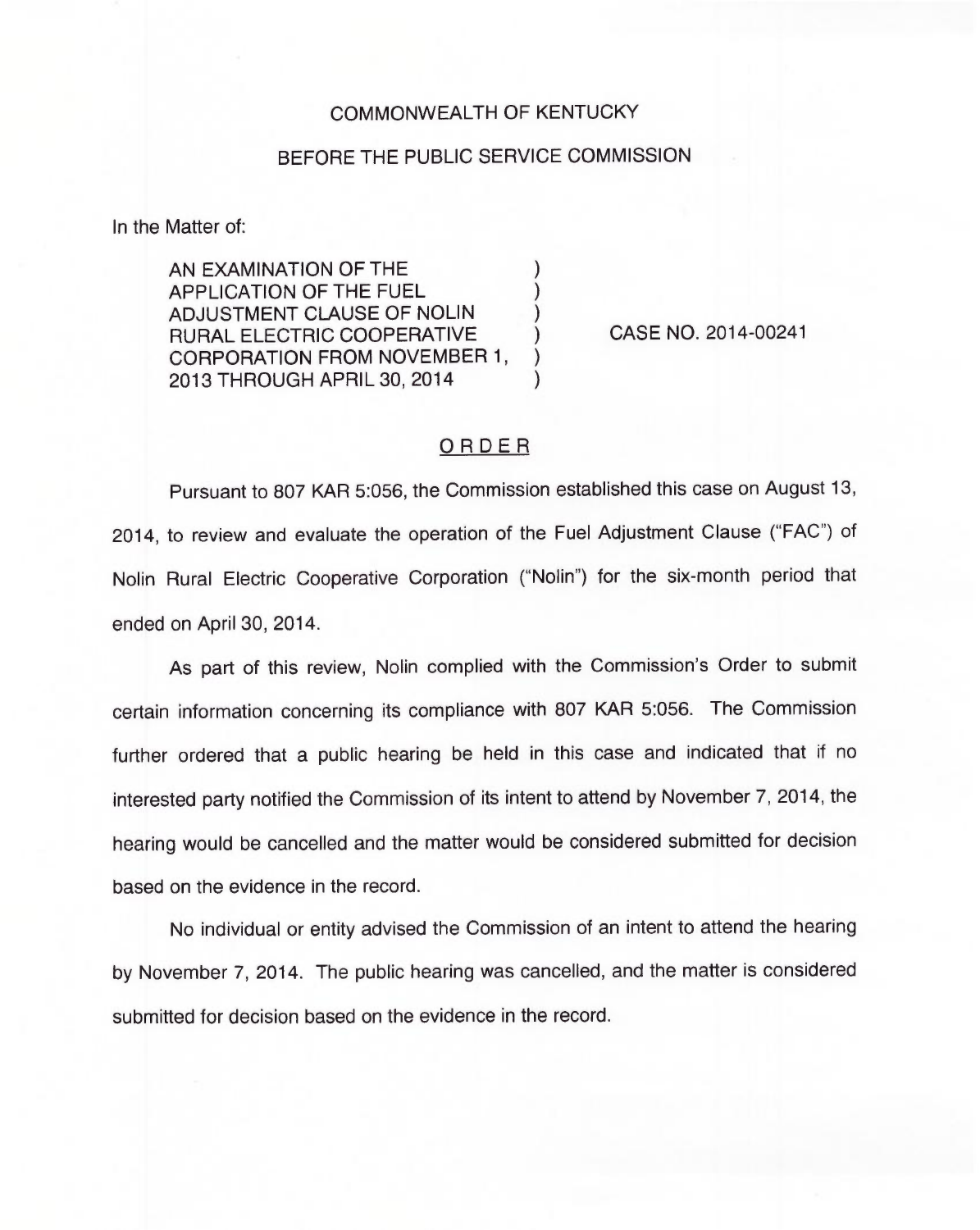The Commission, having considered the evidence in the record and being otherwise sufficiently advised, finds no evidence that Nolin has improperly calculated or applied its FAC charge.

IT IS THEREFORE ORDERED that the charges and credits applied by Nolin through the FAC for the period November 1, 2013, through April 30, 2014, are approved.

> By the Commission ENTERED JAN 3 0 2015 KENTUCKY PUBLIC SERVICE COMMISSION

ATTES<sup>+</sup> Executive Director

Case No. 2014-00241